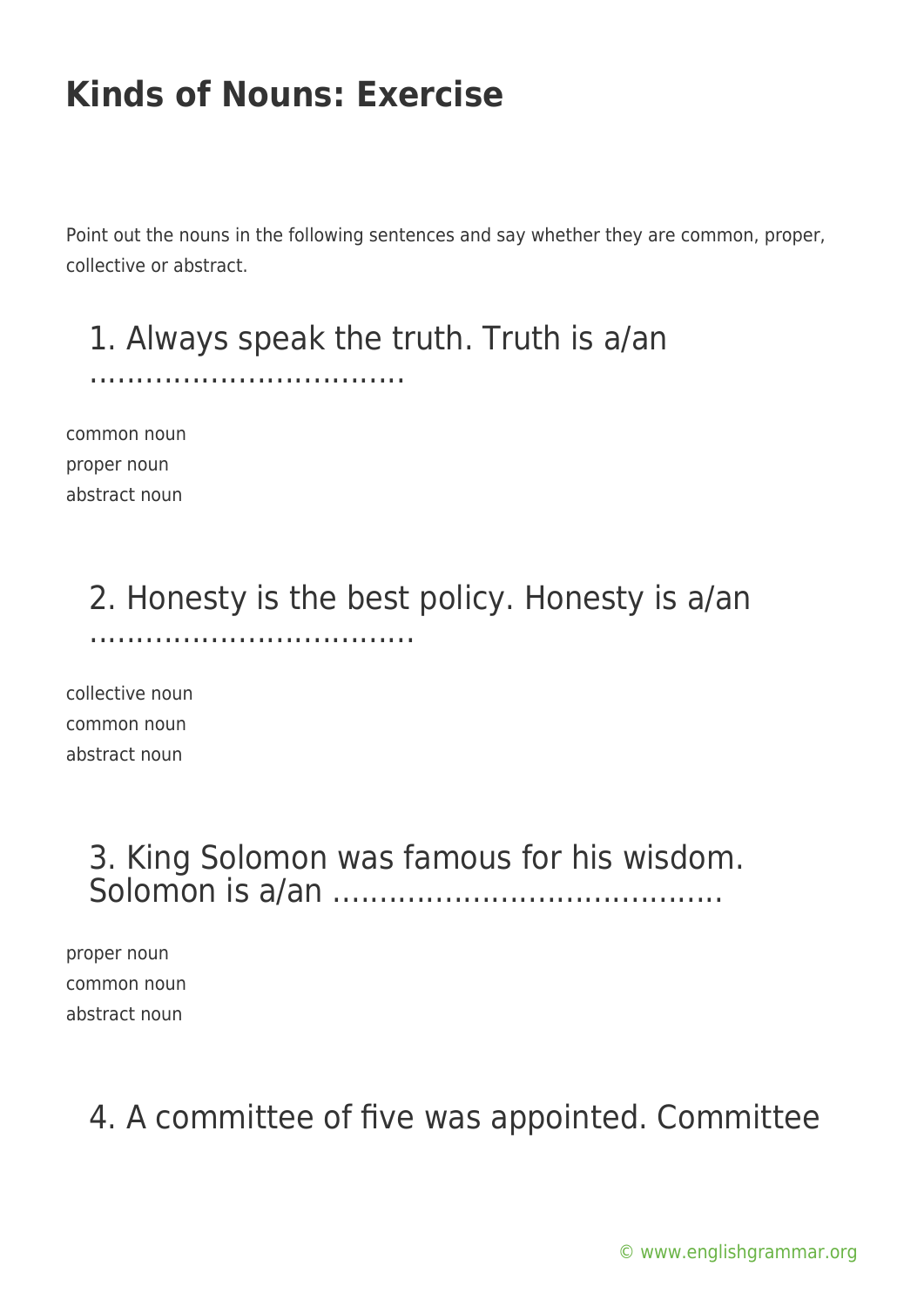is a/an ......................................

common noun collective noun proper noun

> 5. We saw a fleet of ships in the harbour. Fleet is a/an ...........................................

common noun collective noun proper noun

> 6. He gave me a bunch of grapes. Bunch is a/an .....................................

common noun collective noun abstract noun

> 7. London is on the river Thames. Thames is a/an ........................................

proper noun common noun abstract noun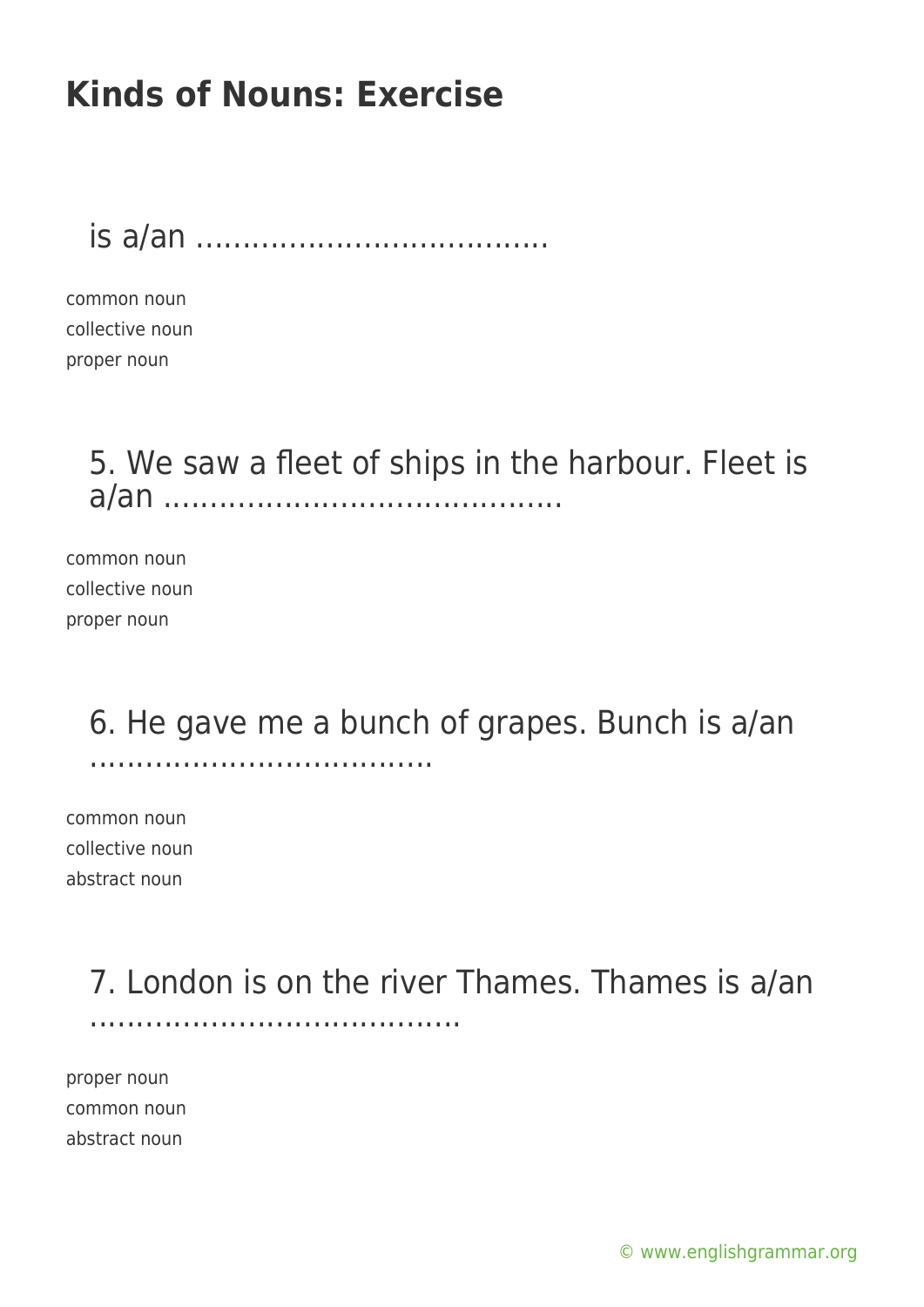8. Cleanliness is next to godliness. Cleanliness is a/an ......................................

common noun proper noun abstract noun

9. Wisdom is better than riches. Wisdom is a/an

...........................................

collective noun common noun abstract noun

#### 10. Winston Churchill was one of the greatest Prime Ministers of England. Prime ministers is a/an .......................................

common noun proper noun abstract noun

#### Answers

1. truth: abstract noun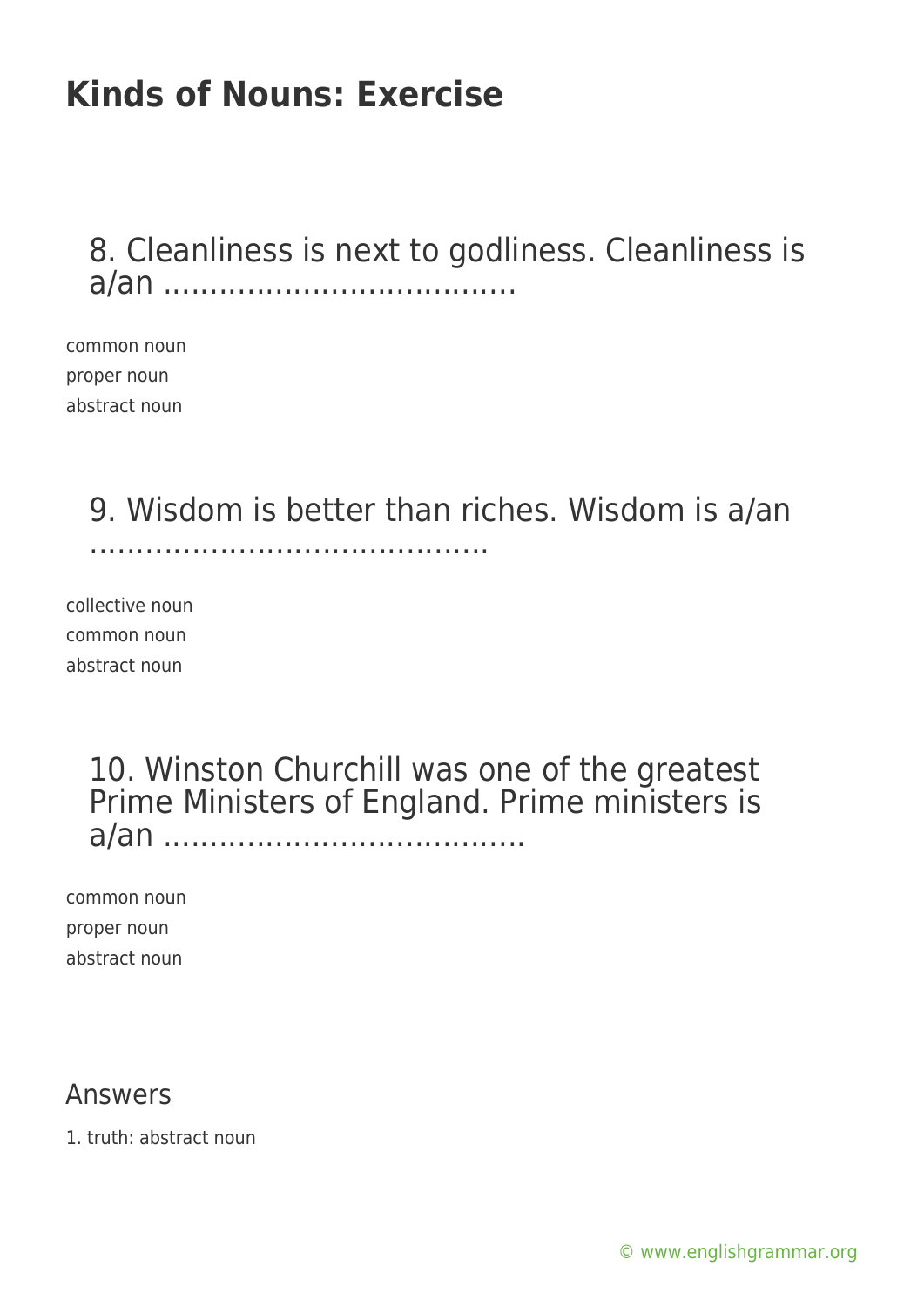- 2. honesty: abstract noun, policy: abstract noun
- 3. King: common noun, Solomon: proper noun, wisdom: abstract noun
- 4. committee: collective noun
- 5. a fleet: collective noun, ships: common noun, harbour: common noun
- 6. a bunch: collective noun, grapes: common noun
- 7. London: proper noun, river: common noun, Thames: proper noun
- 8. cleanliness: abstract noun, godliness: abstract noun
- 9. wisdom: abstract noun, riches: abstract noun
- 10. Winston Churchill: proper noun, Prime Ministers: common noun, England: proper noun
- 11. voice: abstract noun
- 12. team: collective noun

#### Notes

A proper noun is the name of a particular person, place or thing.

A common noun is a name given in common to every person or thing of the same class or kind.

A collective noun is the name of a collection of people or things taken together and spoken of as a whole.